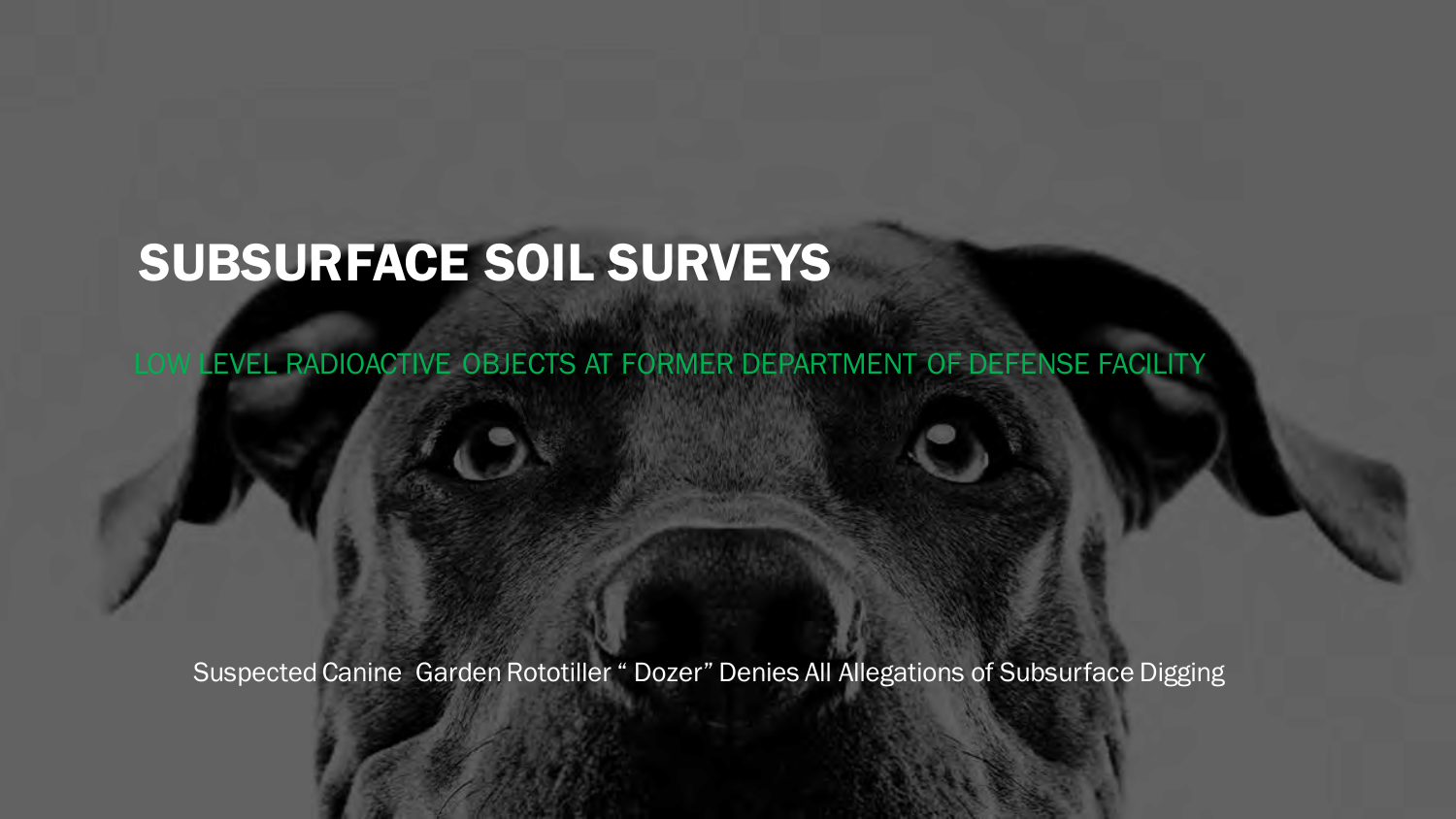### Radionuclide of Concern: Ra-226

Conceptual Site Model: Low Level Radioactive Objects (LLROs)

### Origins of LLROs: buried as trash in disposal pits in 1950s

- ❖Radium foils thought to be used for calibration of survey instruments ❑1 REM contact (average) 12 to 15 mRem at 30 cm, milli curie range ❑75 recovered
- ❖ Deck markers, metal fragments, disintegrated objects, microCurie range ❑1200 + recovered

In 1960s and 1970s soil from disposal pits containing LLROs was then scraped up and transported throughout the facility to be used as land fill for base housing. Former base housing now used as low-income housing.